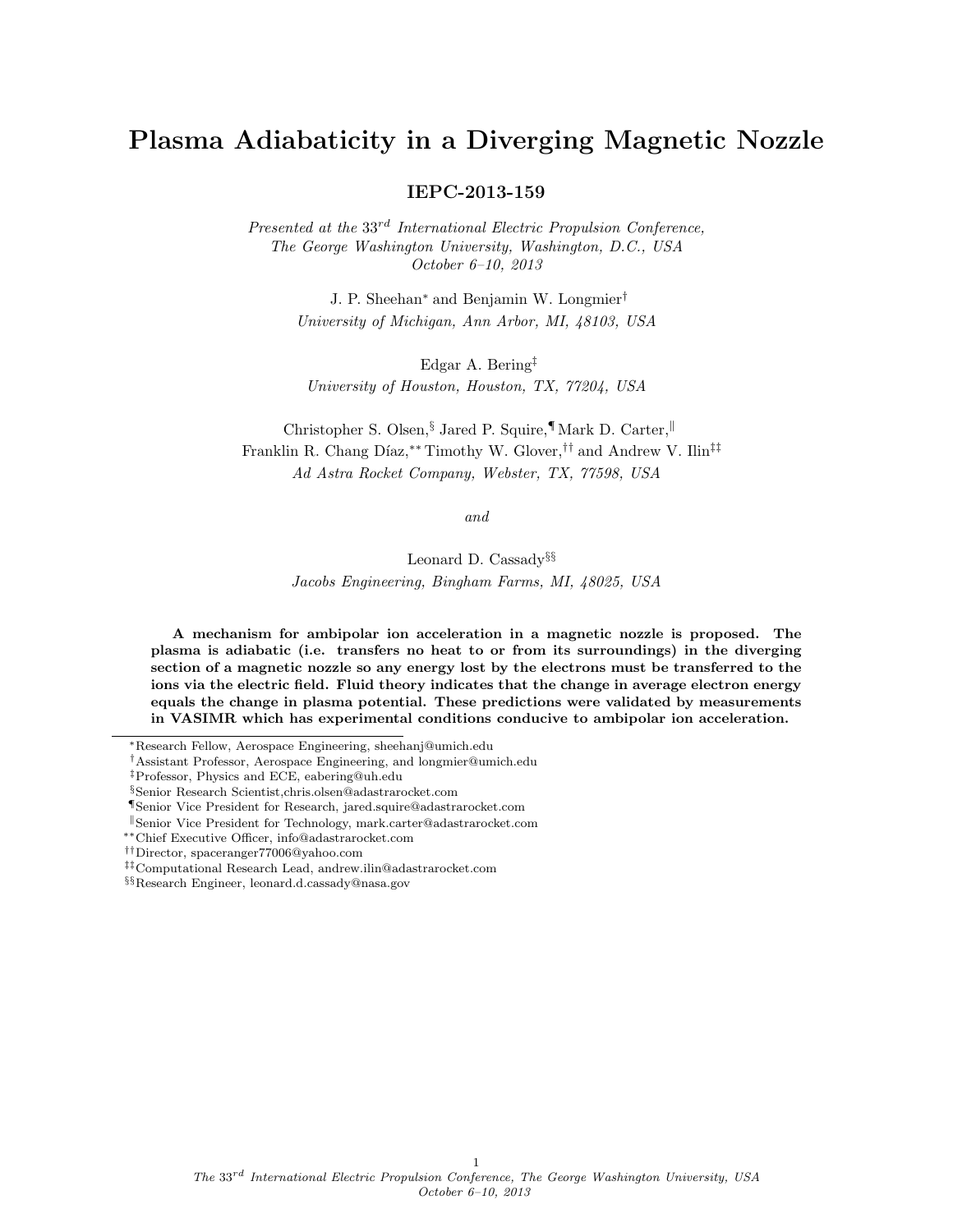## Nomenclature

- $C_{\phantom{\,0}}$  = a constant
- $e =$  elementary charge
- $\langle E \rangle$  = average electron energy
- $N =$  number of degrees of freedom
- $n_e$  = electron density
- $p_e$  = electron pressure
- $s = \text{field aligned position}$
- $T_e$  = electron temperature
- $\gamma = \text{specific heat ratio}$
- $\lambda_D$  = Debye length
- $\phi$  = plasma potential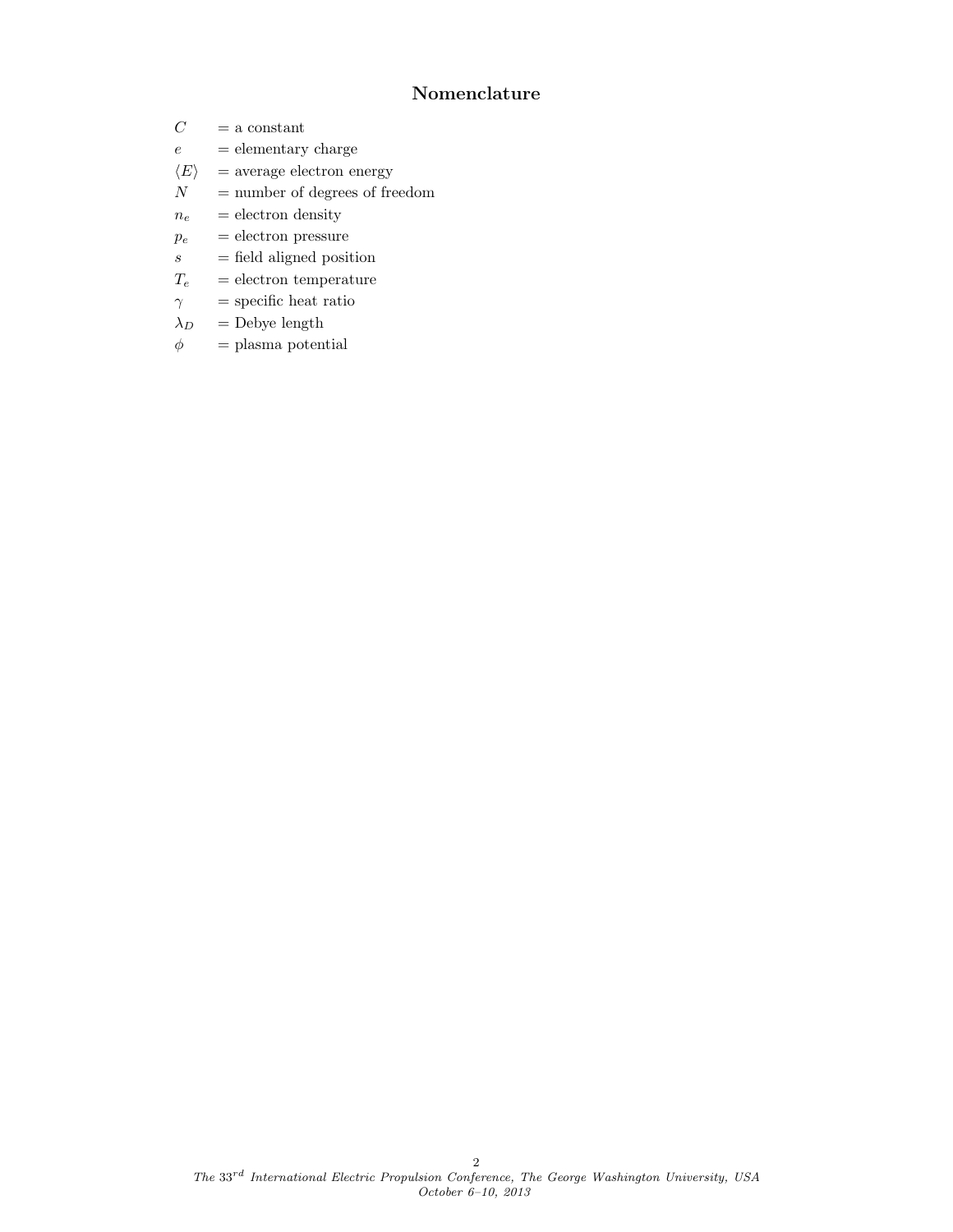## I. Introduction

In recent years there has been significant interest in helicon discharges in expanding magnetic fields for applications such as spacecraft propulsion<sup>1</sup> and plasma processing<sup>2</sup> as well as for studies in basic plasma science. $3-6$  Helicon discharges are used to efficiently produce plasma<sup>7</sup> while the diverging magnetic field produces an ion beam which has the potential for producing thrust for space applications or etching in processing applications. Typical experiments involve a helicon antenna surrounding an non-conductive tube in which the plasma is created (called the source chamber) which is attached to a larger diameter conducting chamber (called the expansion chamber). The magnetic field expands from the source chamber into the expansion chamber with a corresponding drop in field strength.

In both plasma processing and propulsion the goal of the plasma source is to accelerate ions. Double layers are commonly observed in laboratory experiments, which is relevant for processing, but it is unknown whether that mechanism would apply to a helicon thruster in space. Ambipolar ion acceleration has recently been considered as an alternative mechanism that may be more relevant to the space environment.<sup>8, 9</sup> This paper shows that experimental data are consistent with fluid theory predictions of the behavior of plasma parameters for ambipolar ion acceleration in a plasma using the adiabatic expression for pressure.

## II. Ion Acceleration Mechanisms

#### A. Current Free Double Layers

The most commonly accepted explanation for ion acceleration in a diverging magnetic field is that a Current-Free Double Layer (CFDL) is established near the plane separating the source chamber from the expansion chamber. Although double layers can easily be formed when the plasma is carrying current, current-free double layers form even when there is no net current across the double layer.<sup>10</sup> A double layer is a nonneutral region consisting of two adjacent layers of opposite space-charge. The space-charge regions establish a potential drop of 1s or 10s of  $T_e/e$ 's for weak and strong double layers, respectively, where  $T_e$  is the electron temperature in eV, in a region of 10s of Debye lengths.

A balance of four species makes double layer formation possible: free ions and trapped electrons originating in the source chamber and trapped ions and free electrons originating in the expansion chamber. The electron species have a Maxwellian distribution with an approximately constant electron temperature across the double layer. The electron pressure for a Maxwellian distribution is

$$
p_e = n_e T_e \tag{1}
$$

where  $n_e$  is the electron density. Since the electron temperature is constant, the momentum balance equation can be reduced to the Boltzmann relation

$$
\phi_2 - \phi_1 = \frac{T_e}{e} \ln \left( \frac{n_{e2}}{n_{e1}} \right). \tag{2}
$$

Here  $\phi$  is the plasma potential and the subscripts 1 and 2 indicate two positions. The Boltzmann relation defines the relationship between electron density and temperature in the double layer, while, again, the electron temperature is constant.

#### B. Ambipolar Ion Acceleration

Probe measurements were made in the Variable Specific Impulse Magnetoplasma Rocket (VASIMR $^{\circledR}$ ), a helicon generated plasma with a magnetic nozzle, to observe the expected double layer in this experiment.<sup>9</sup> An ion accelerating potential was observed but, surprisingly, it extended of 1000s of Debye lengths, rather than 10s, indicating that this structure was not a double layer. Instead, ambipolar electric fields established the potential structure and accelerated the ions. This phenomenon is explored in greater detail in this article.

Consider a one dimensional plasma with magnetized electrons in a magnetic nozzle. Assume that at any given point the electrons are Maxwellian, though the temperature is not constant in space. This assumption is consistent with experimental observations.<sup>9</sup> The ions are magnetized and follow the electric field lines. With these assumptions, the electron momentum balance equation reduces to

$$
\frac{\partial p_e}{\partial s} = n_e \frac{\partial (e\phi)}{\partial s} \tag{3}
$$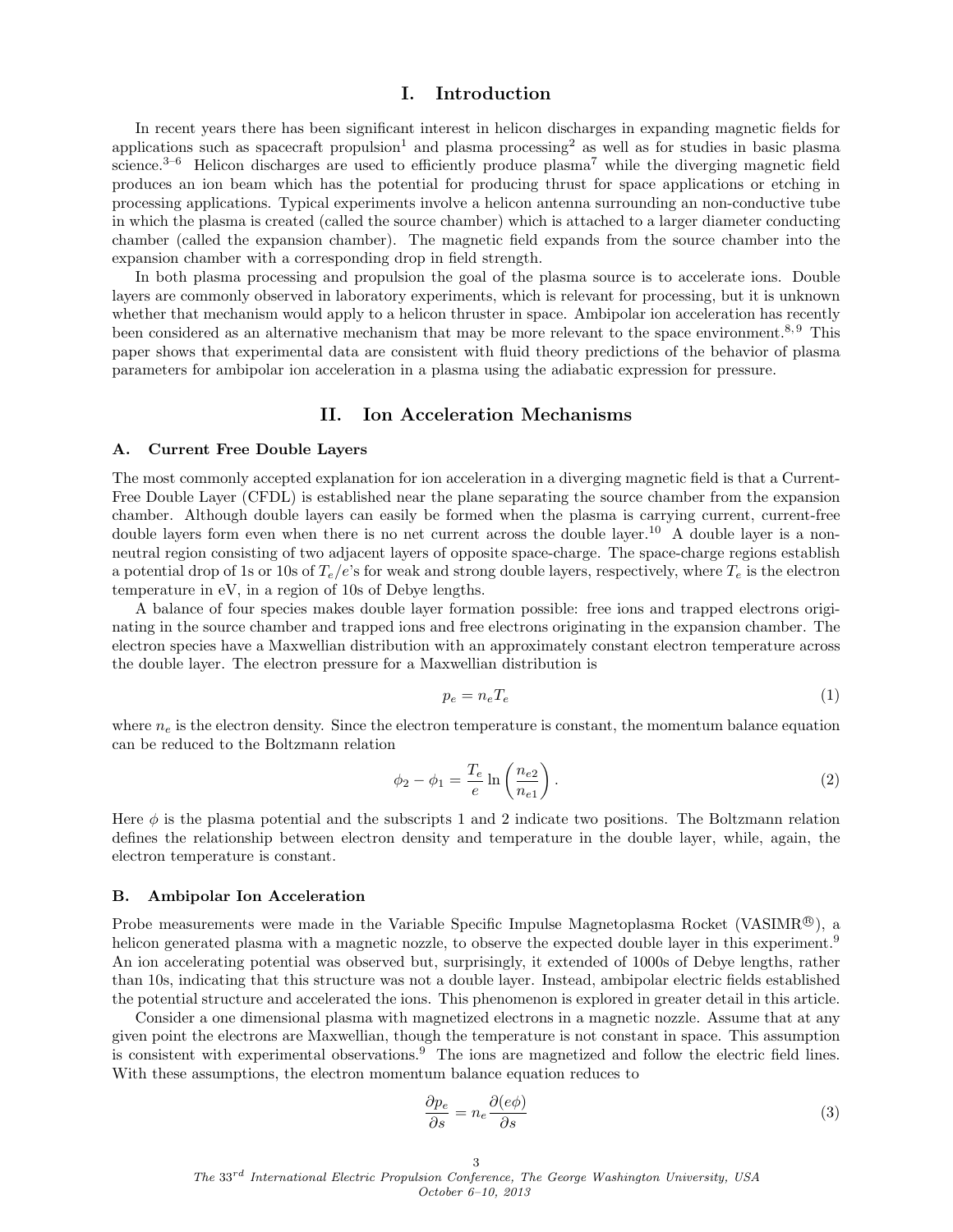

Figure 1. A schematic diagram of the experimental setup of the helicon plasma source and vacuum chamber.

where  $s$  is the field aligned position vector. Because the plasma electrons are highly magnetized with no boundary or neutral interactions and the ions are cold and simply follow the electric field lines, the plasma is adiabatic with 1 degree of freedom. The adiabatic definition of pressure is

$$
p_e = Cn_e^{\gamma} \tag{4}
$$

where C is a constant,  $\gamma = (N+2)/N$  is the ratio of specific heats, and N is the degrees of freedom. Equation 1 remains valid as well if the electrons remain Maxwellian throughout. Using Eqs. 1, 3, and 4, the change in plasma potential can be related to the change in electron temperature.

$$
\frac{\partial (e\phi)}{\partial s} = \frac{3}{2} \frac{\partial T_e}{\partial s} \tag{5}
$$

The average electron energy in a Maxwellian distribution is  $\langle E \rangle = \frac{3}{2}T_e$ , so

$$
\frac{\partial (e\phi)}{\partial s} = \frac{\partial \langle E \rangle}{\partial s}.
$$
\n(6)

This equation indicates that the energy lost by the electrons goes towards accelerating the ions via the electric field. The mechanism of energy transfer to ions is still unknown.

## III. Experiment

Experiments on ion acceleration in a magnetic nozzle were performed in VASIMR VX-200, a prototype electrodeless plasma propulsion device for spacecraft.9, 11, 12 The VASIMR device uses a helicon antenna to ionize the propellant gas to a 95% ionization fraction and heat the electrons and an ion cyclotron antenna to heat the ions. Electromagnets generated a converging/diverging magnetic nozzle to accelerate the plasma out of the device and generate thrust. For these experiments the VASIMR device was used, but only with the helicon plasma source; the ion cyclotron heating was not used. A schematic of the experiment is shown in Fig. 1.

Up to 30 kW of 6.78 MHz RF power was coupled into the plasma via the helicon antenna with a coupling efficiency of 95%. The working gas was argon with mass flow rates between 50 and 140 mg/s. The electromagnets generated a maximum magnetic field of 20,000 G in the throat of the magnetic nozzle (located at  $z = 0$  in Fig. 1). All of the plasma facing components of the device were electrically floating, though the vacuum chamber was grounded. The vacuum chamber (described in detail elsewhere<sup>9</sup>) had a high pumping speed of  $5 \times 10^4$  L/s which could establish a base pressure of  $10^{-9}$  Torr. During operation, the neutral pressure in the chamber was up to  $10^{-4}$  Torr, depending on the mass flow rate.

4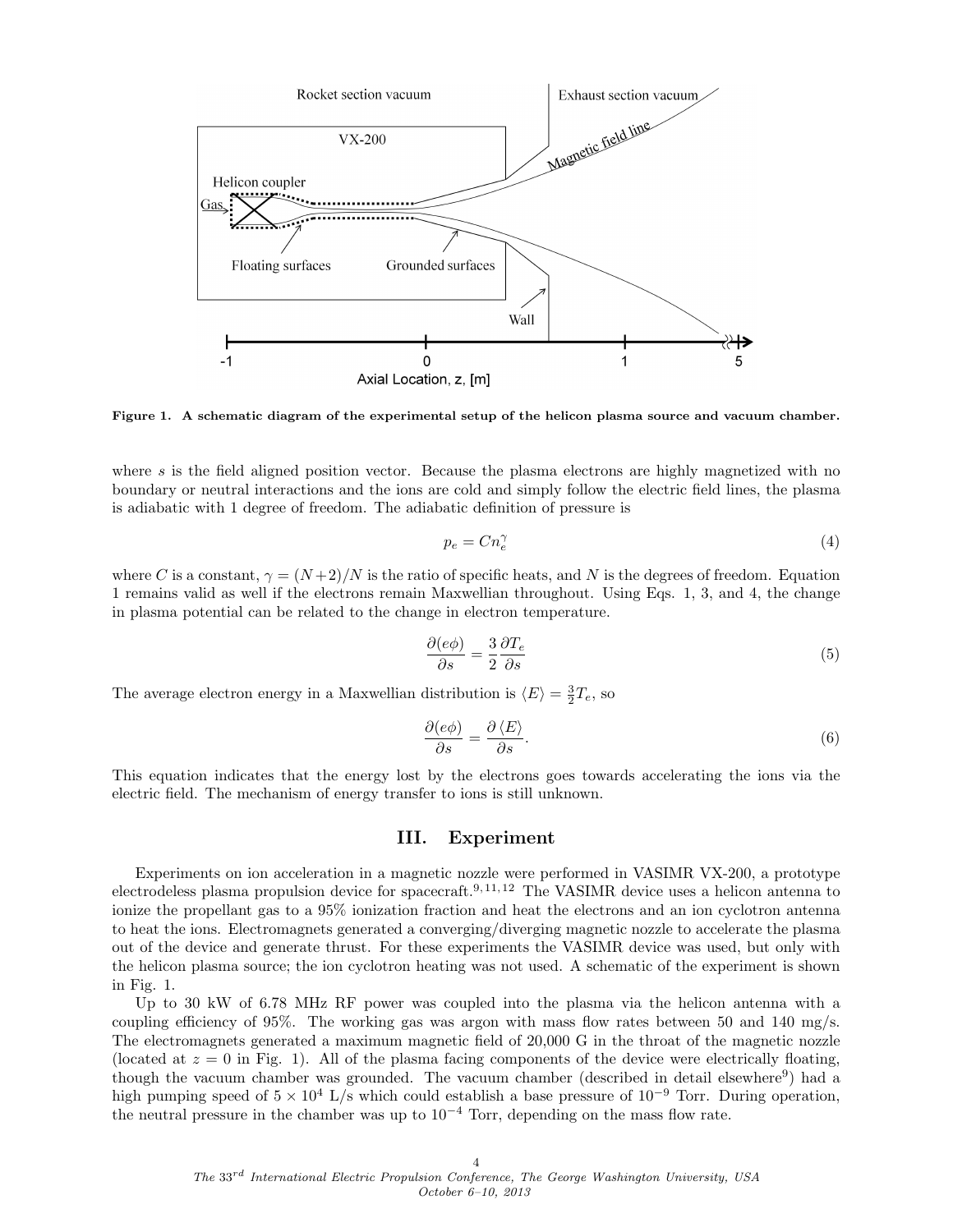

Figure 2. A schematic diagram of the planar Langmuir probe.

The plasma was diagnosed using a planar Langmuir probe, schematically depicted in Fig. 2. A stainless steel tube supported an alumina tube on which the probe was mounted, keeping the probe far enough away from the grounded stainless steel tube to prevent its influence on the measurements. The probe itself was a 6.35 mm diameter tungsten disk. A 7.5 mm outer diameter, 8 mm long tube called the guard ring fit around the tip of the probe as indicated in Fig. 2. The guard ring was electrically insulated from the probe and allowed to float, which reduced sheath expansion effects that can introduce errors in probe measurements.<sup>13</sup> The Langmuir probe was mounted on a two dimensional motion control table which could move the probe axially and radially, horizontally.

Langmuir probe current-voltage (I-V) traces were obtained by sweeping the bias on the probe from -40 to 40 V with a sweep rate of 80 Hz and a sampling rate of 40 kHz, which captured all features of the I-V trace from ion saturation current to electron saturation current. The traces were obtained in the diverging portion of the magnetic nozzle to within 5 cm of the throat. Further into the nozzle the energy densities were too high to safely operate the Langmuir probe. Because the probe measurements were made almost 1 m away from the helicon antenna RF fluctuations were minimal, introducing 0.2 V and 0.1 eV errors to the plasma potential and electron temperature, respectively. These variations were approximately 1% of the measured values, an acceptable uncertainty, so no RF compensation scheme was used.

The plasma potential was determined from the knee of the planar Langmuir probe I-V trace.<sup>14</sup> The electron temperature was calculated by fitting the semilog plot of the electron current to an line and the electron density was determined from the electron saturation current. These values are shown in Fig. 3 for a mass flow rate of 50 mg/s and helicon power of 30 kW. The plasma density, potential, and temperature all decay as the magnetic field strength decreases downstream of the throat of the magnetic nozzle. The drop in electron temperature is pronounced so Boltzmann's relation is not applicable for this experiment. Additionally, the potential drop occurs on the order of 10 cm, which is on the order of  $10^4\lambda_D$ , so the structure is not a double layer.

## IV. Discussion

Insight can be gained by comparing the change in electron temperature to the change in plasma potential (see Fig. 4). The majority of data points fit a linear trend quite well and the line has a slope of 1.17, meaning

$$
\frac{\partial (e\phi)}{\partial s} = 0.78 \frac{\partial \langle E \rangle}{\partial s}.
$$
\n(7)

Deviation at the higher temperatures close to the magnetic nozzle is due to uncertainty in the measurements at very high densities. Far downstream where the temperature is low the data do not fit the linear trend either. The plume is geometrically constrained where the magnetic field lines intersect the vacuum chamber walls.

The linear relationship between the electron temperature and plasma potential qualitatively matches the fluid theory prediction in Eq. 5. The scaling factor is different between theory and experiment. This difference may be due to the fact that the electron velocity distribution in the magnetic nozzle experiment is not truly Maxwellian. With an enhanced or depleted tail the expression  $\langle E \rangle = \frac{3}{2}T_e$  under- or over-represents the average electron energy for the non-Maxwellian distribution. The data presented here suggest that the distribution function in the diverging section of the magnetic nozzle has a depleted high energy tail so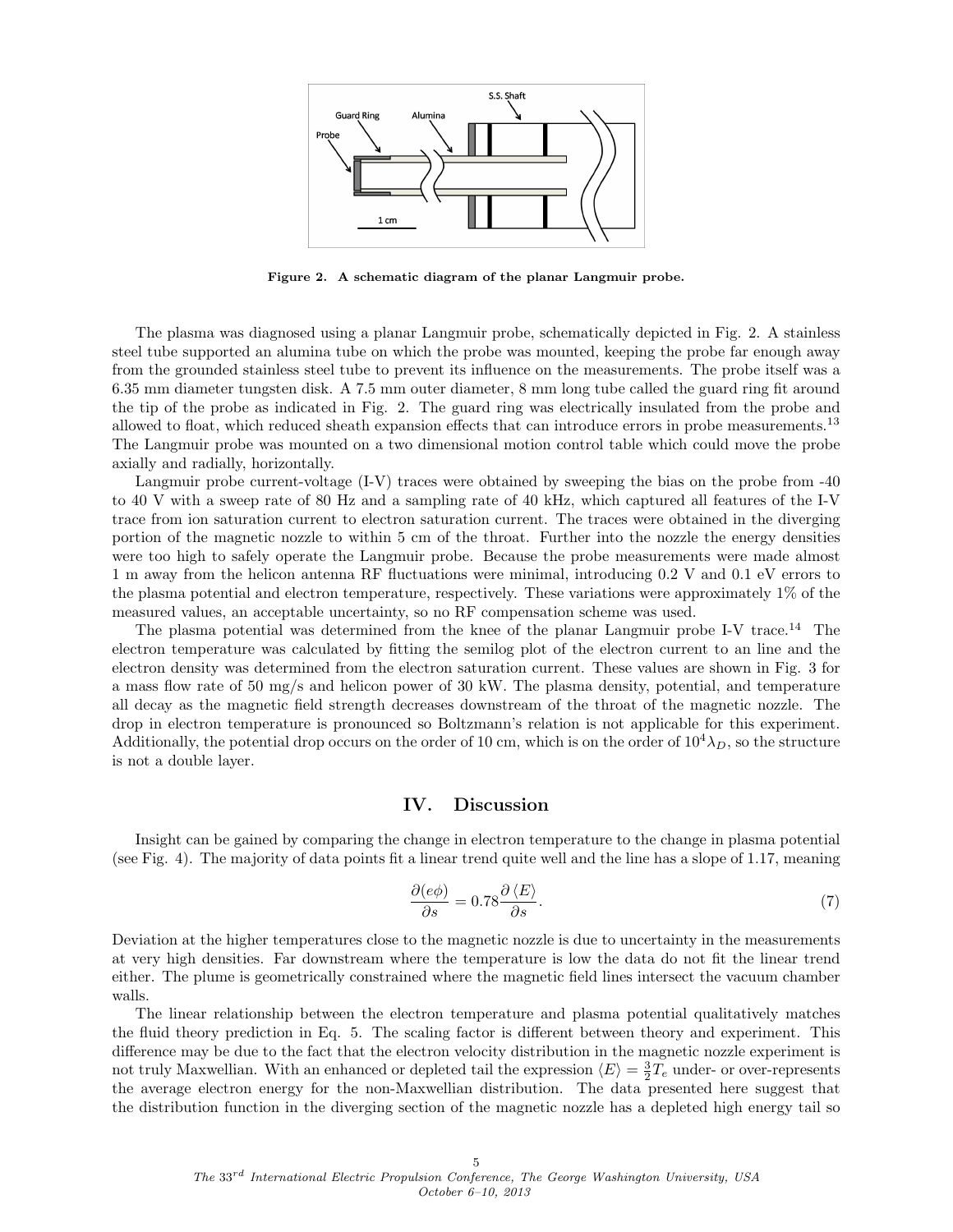

Figure 3. Plasma potential, electron temperature, and electron density as a function of distance downstream of the throat of the magnetic nozzle.



Figure 4. Plasma potential versus electron temperature in the magnetic nozzle. The red line is a linear fit and the dashed lines connect data points that were not included in the fitted data set.